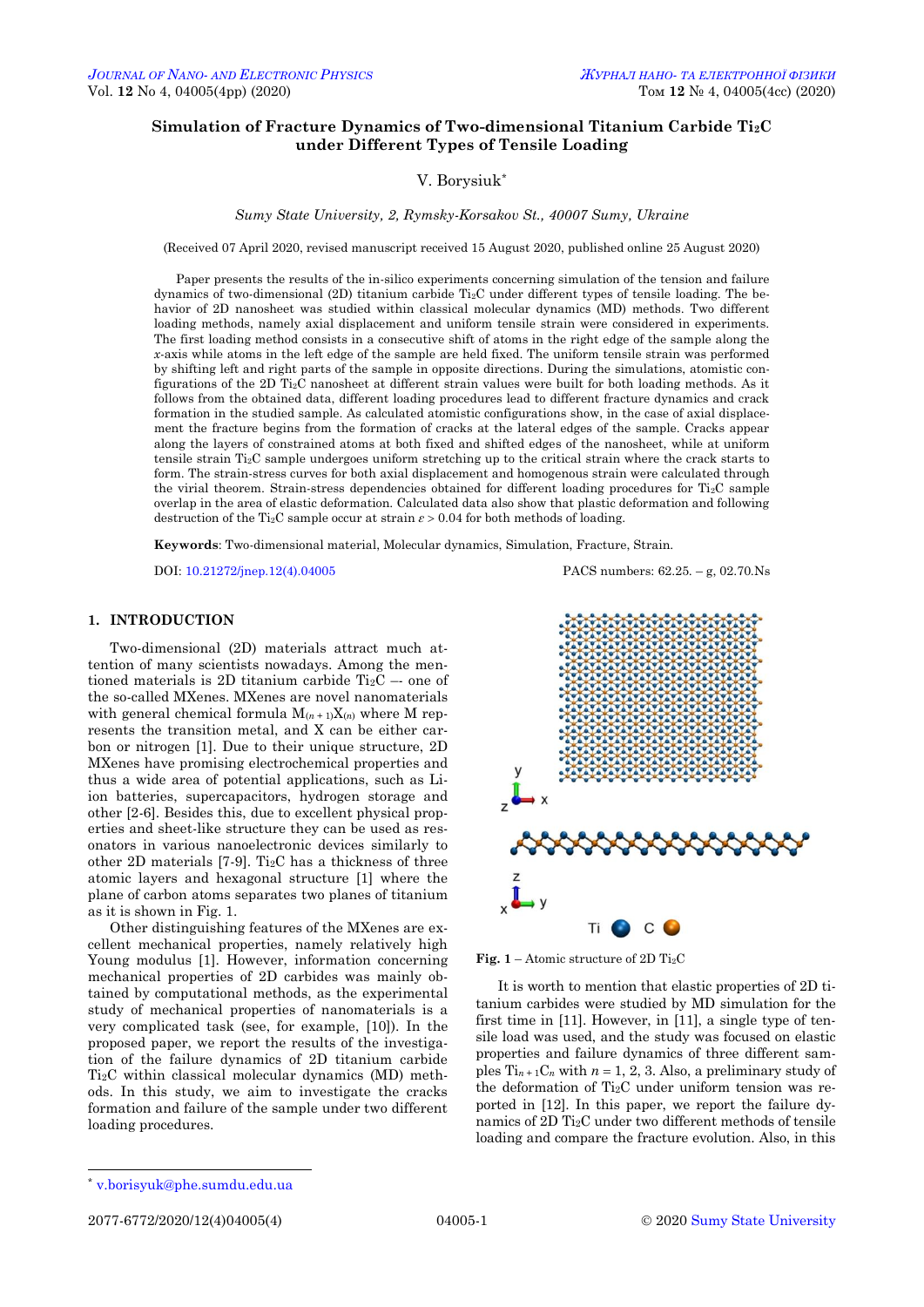study, we compare the strain-stress curves obtained for both tensile methods and estimated values of critical strain and yield stress.

#### **2. SIMULATION SETUP**

Tension and failure dynamics of  $2D$  Ti<sub>2</sub>C was studied on a sample with lateral sizes equal to  $38 \times 33$  nm that was placed in the Cartesian coordinate system as it is shown in Fig. 1. Visual Molecular Dynamics software (VMD) [13] was used to build the atomistic configurations of the studied system. Interactions between atoms in the studied sample were calculated with the use of previously developed computer code for parallel computing [11]. Full description of the MD model of  $Ti<sub>2</sub>C$  sample and simulation scheme are given in [11, 12], here we will only refer the interatomic potentials for MD simulations that were used in the model. To describe the metallic type of chemical bonding between titanium atoms the embedded atom method (EAM) [14] was used. Interactions between carbon and titanium atoms were described by combination of Lennard-Jones and Axilrod-Teller potentials as in [15]. System temperature was maintained at 300 K by the Berendsen thermostat [16].

#### **3. RESULTS**

Tensile loading of 2D materials in MD simulations can be implemented in several ways (see, for example, [17, 18]). In this work, we consider two different ways of stretching of the material (Fig. 2). First, we implement an axial displacement loading method that was applied to 2D graphene nanoribbons [17]. To implement mentioned procedure, Ti and C atoms in the first five layers of the left edge of the sample were held fixed during the simulation, while the first five atomic layers in the opposite part of the sample were constantly shifted in the *x*-direction. The displacement magnitude was set to provide a constant strain rate of  $0.4 \text{ ns}^{-1}$ . Schematic of the axial displacement tensile loading is shown in Fig. 2.

Obtained atomic configurations of the Ti2C sample under axial displacement loading are shown in Fig. 3 and Fig. 4.



**Fig.**  $2$  – Schematics of the Ti<sub>2</sub>C sample under axial displacement procedure of tensile loading (top panel) and uniform tensile strain (bottom panel)



**Fig.**  $3$  – Fracture dynamics of the Ti<sub>2</sub>C sample under axial displacement procedure of tensile loading (top view) at a strain of 0.025 (top left), 0.05 (bottom left), 0.06 (top right) and complete destruction of the sample at a strain of 0.1 (bottom right)



**Fig.**  $4$  – Fracture dynamics of the Ti<sub>2</sub>C sample under axial displacement procedure of tensile loading (side view) at the same strain values as in Fig. 4 (from top to bottom)

As can be seen from the figures, the fracture begins from the formation of cracks at the lateral edges of the sample. Cracks appear along the layers of fixed atoms at both fixed and shifted edges of the nanosheet. At larger strain, cracks in the stretched area of the sample grow in sizes and propagate along the shifted layers of atoms. At the same time, free edges of the fractured parts of the sample are folding with the formation of additional cracks in the central area of the nanosheet.

As the strain increases, similar fracture mechanism is observed in the opposite edge of the sample, along the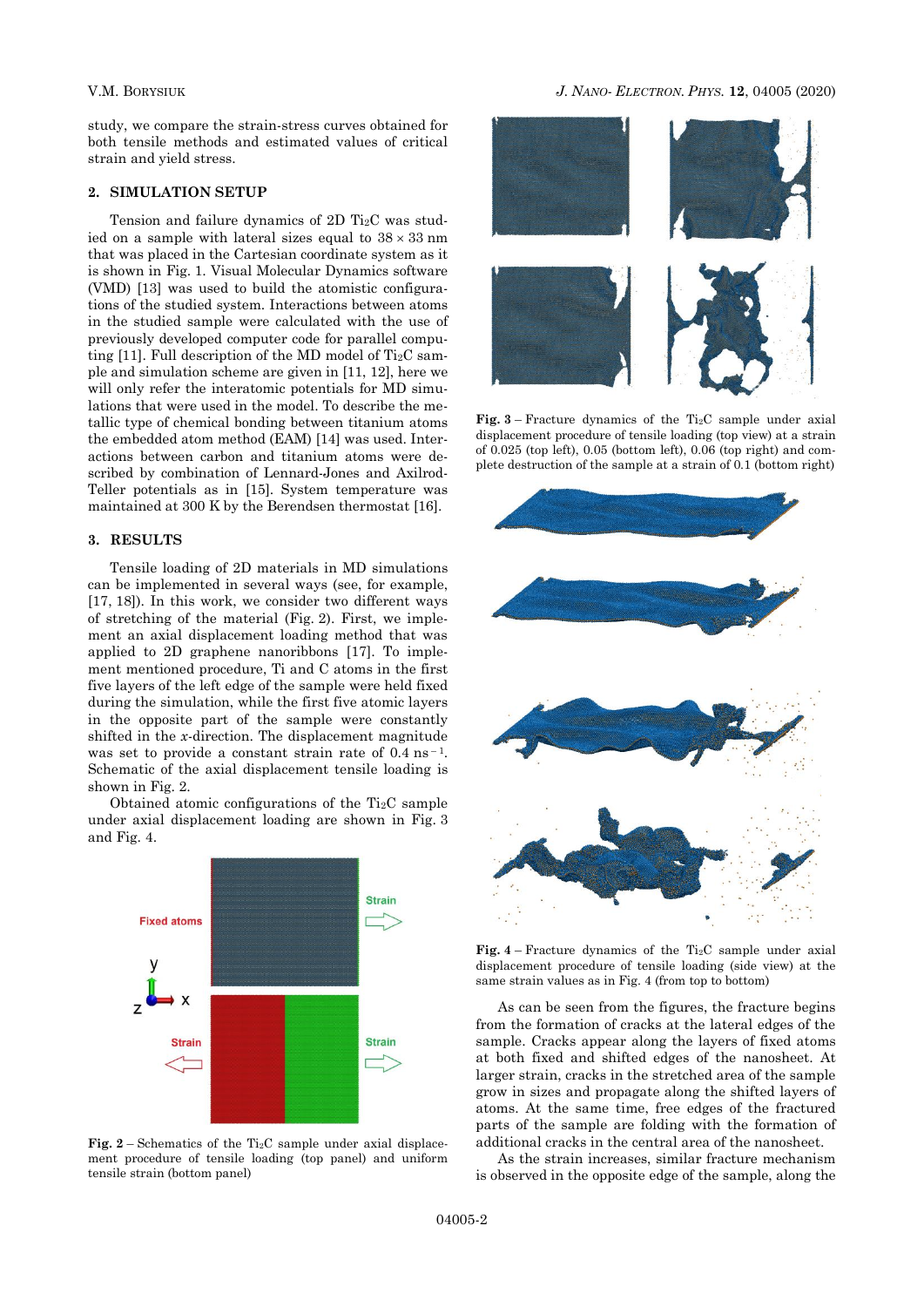SIMULATION OF FRACTURE DYNAMICS OF TWO-DIMENSIONAL … *J. NANO- ELECTRON. PHYS.* **[12](#page-0-2)**, [04005](#page-0-2) [\(2020\)](#page-0-2)

layers of fixed atoms. As a result, at strain higher than 0.1, Ti2C sample becomes completely separated from the edges with fixed atoms and loses its 2D sheet-like form. Thus, axial displacement loading method leads to complete fracture of the central part of Ti2C sample from its edges with following folding and fracturing.

An alternative way of tensile loading of the sample in MD simulation is uniform tensile strain that is applied by displacement of the atoms located in the opposite parts of the Ti<sub>2</sub>C sample in  $+x$  and  $-x$  directions, respectively (see bottom panel in Fig. 2). This procedure was also applied to the  $Ti<sub>2</sub>C$  sample under investigation with the same strain rate as in the previous case of axial displacement.

Atomistic configurations of the studied sample that show the cracks formation are illustrated in Fig. 5 (top view) and Fig. 6 (side view).

At this type of tension, the sample undergoes uniform stretching up to the critical value of deformation where the crack starts to form. As the strain grows, small cracks occur in the center of the sample along the border between two parts shifted in opposite directions. At higher strain, formed cracks aggregate into bigger fractures which lead to a complete destruction of the sample.



**Fig.**  $5$  – Fracture dynamics of the Ti<sub>2</sub>C sample under uniform tensile strain (top view)

At both methods of tensile loading mechanical stresses in the sample were calculated through the virial theorem [19, 20] as:

$$
\sigma_{ij} = \frac{1}{V} \sum_{\alpha=1}^{N} \left( \frac{1}{2} \sum_{\beta=1}^{N} r_{\alpha\beta}^{i} f_{\alpha\beta}^{j} - m^{\alpha} v_{i}^{\alpha} v_{j}^{\alpha} \right), \qquad (1)
$$

where  $\alpha$  and  $\beta$  are the indices of the atoms separated by distance  $r_{\alpha\beta}^i$  and the force  $f_{\alpha\beta}^j$  between them, *i*, *j* are the components of Cartesian coordinates, *m* is the mass of the atom, and *V* is a volume of the sample.

The strain-stress curves for both axial displacement and homogenous strain computed via equation (1) are presented in Fig. 7.

As can be seen from the figure, the strain-stress curves obtained from different loading methods overlap in the area of elastic strain. Both methods give close values of failure strain. At the same time, yield stress

estimated from simulation with homogeneous strain loading method has higher magnitude, most likely due to the larger number of atoms involved in tensile strain. At the strain  $\varepsilon \approx 0.07$  both obtained dependencies start to decrease very fast due to the progressive destructions of the sample.



**Fig.**  $6$  – Fracture dynamics of the Ti<sub>2</sub>C sample under uniform tensile strain (side view)



**Fig.**  $7$  – Obtained strain-stress dependencies of the studied Ti<sub>2</sub>C sample for uniform tensile strain and axial displacement

### **4. CONCLUSIONS**

The behavior of the 2D Ti2C sample under tensile deformation by two different methods of tensile loading was investigated by classical MD simulations. Atomic configurations of the studied sample at both stretching procedures were calculated at different strains to track the differences in failure dynamics. Calculated atomic configurations and strain-stress curves suggest that plastic deformation and following destruction of the Ti2C nanosheet under investigation occur at strain  $\varepsilon$  > 0.04 for both methods of loading. At the same time, different loading methods lead to different cracks evolution and failure dynamics.

### **ACKNOWLEDGEMENTS**

The author is grateful to the Ministry of Education and Science of Ukraine for financial support under Project No. 0117U003923.